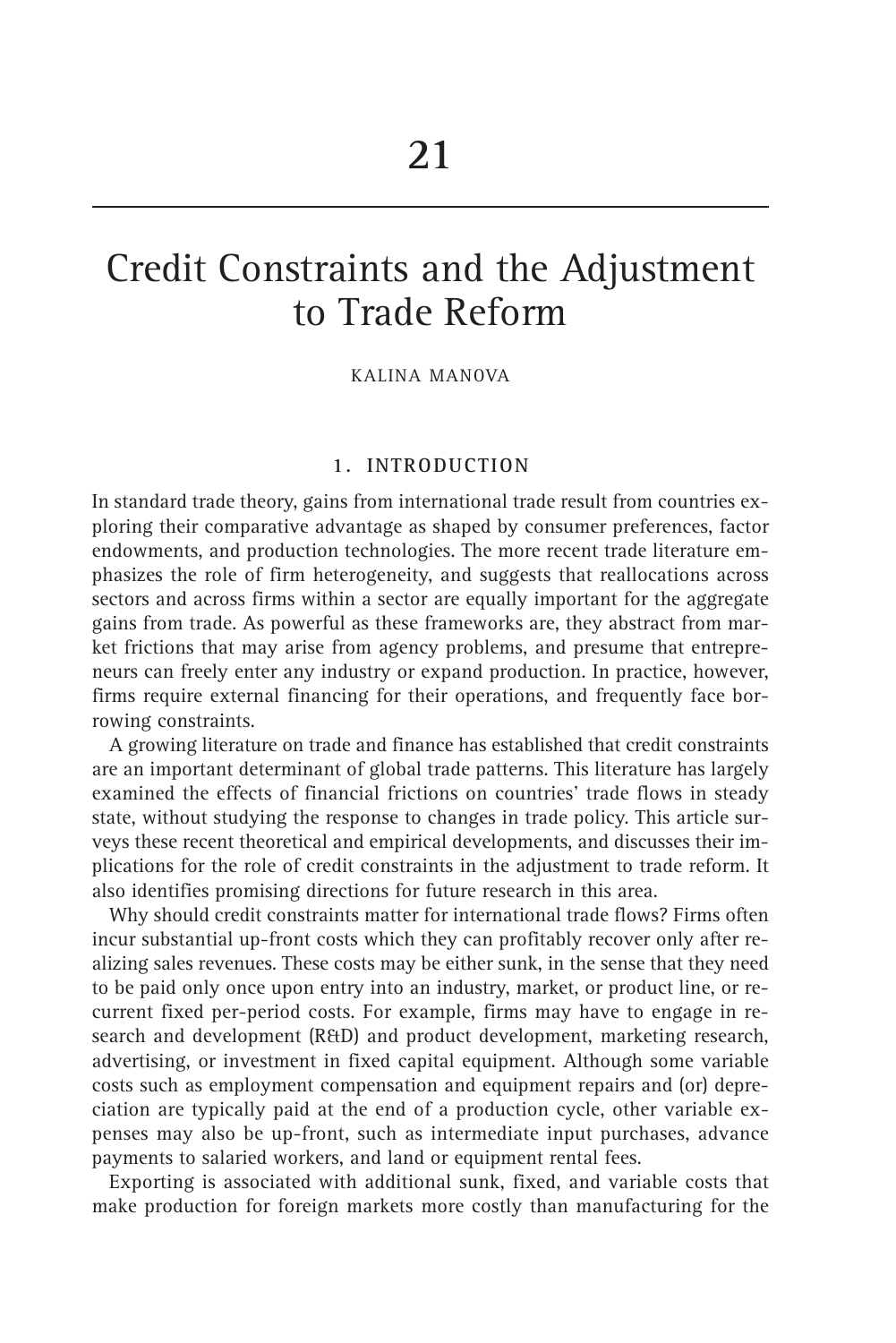home country. Sunk and fixed trade costs include learning about the profitability of potential export markets; making market-specific investments in capacity, product customization, and regulatory compliance; and setting up and maintaining foreign distribution networks. The additional variable costs of trade comprise shipping, freight insurance, and applicable trade duties. As with production costs, most of these trade expenses may have to be incurred before export revenues are realized.

Firms are not always able to meet their liquidity needs with retained earnings or cash flows from operations, and routinely rely on external financing for their production and export expenditures. This financing often comes in the form of bank loans or bank-provided trade credit. In addition, private parties on two sides of a transaction may also offer trade credit to each other. For instance, final-good purchasers (importers) may secure trade financing for their suppliers (exporters), and final-good producers (exporters) may extend trade credit to their intermediate input suppliers. In practice, these types of buyer or supplier trade credit require bank guarantees and ultimately also depend on firms' access to bank financing.

In the presence of financial frictions—because of imperfect contractibility or a limited pool of available financial capital in an economy—credit-constrained firms may not be able to become exporters or to export to their full potential. Evidence suggests that sectors differ greatly in their requirement for external finance and their availability of assets that can be collateralized—assets that can be used to secure credit. For these reasons, borrowing constraints can reduce a country's aggregate exports and affect their sectoral composition by limiting the investment opportunities open to producers with insufficient private capital.

The trade and finance literature has indeed documented large economic effects of credit constraints on trade. The main finding in this literature is that financially developed countries export greater volumes and a wider range of products to more destinations. Moreover, these patterns are especially pronounced in financially vulnerable sectors. Section 2 below reviews this country-level evidence and some recent firm-level studies. It also presents a useful theoretical framework for thinking about the role of credit constraints in the context of international trade.

Most papers on the link between trade and finance have focused on the exporting country's domestic financial development. New evidence suggests that foreign capital flows can compensate for an underdeveloped domestic financial system, though this topic remains underexplored. Section 3 discusses recent work on the role of equity market liberalization and foreign direct investment in alleviating credit constraints and stimulating trade flows.

Building on the intuition and results developed for the effects of credit constraints on trade in steady state, Section 4 explores the role of financial frictions in the adjustment to trade reforms. The goal of this section is to provide informed priors and outline an agenda for future research. Since trade policy changes are most relevant for developing and emerging economies where credit constraints are most acute, the discussion focuses on the response of financially underdeveloped countries to trade liberalization. The last section concludes and considers the merits of concurrent and sequential trade and financial sector reforms.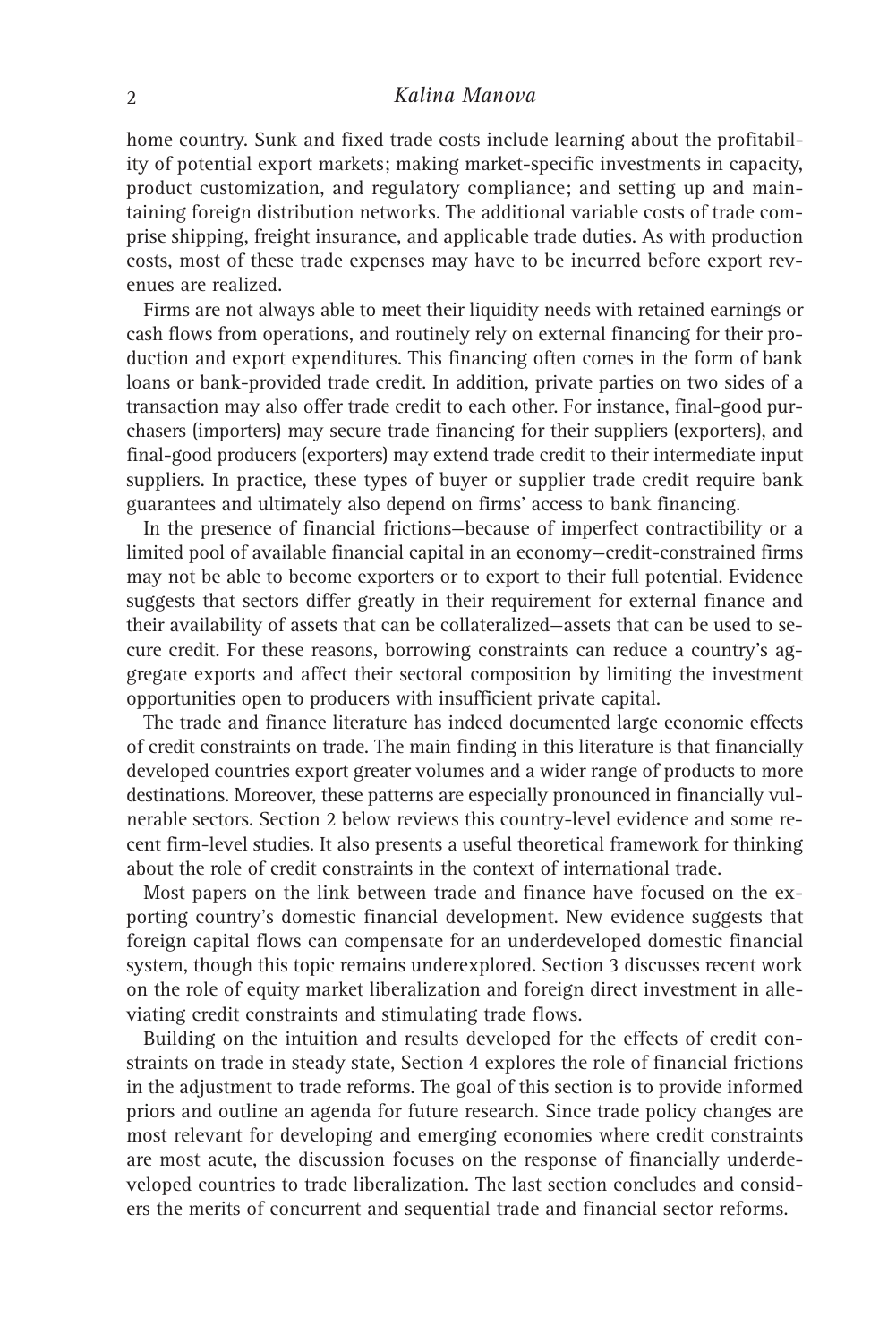# **2. THE EFFECTS OF CREDIT CONSTRAINTS ON TRADE**

## *2.1 Theoretical framework*

The literature on trade and finance has offered a number of theoretical frameworks to rationalize the effects of credit constraints on trade. A common prediction of these models is that financially developed countries have a comparative advantage in financially vulnerable sectors.<sup>1</sup> This subsection closely follows Manova (2007), who incorporates credit constraints in a heterogeneous-firm model of trade à la Melitz (2003).

In the model, credit constraints affect firms in different countries and sectors differentially. For technological reasons, firms in some sectors have greater liquidity needs and must finance a bigger share of their export costs externally. Industries also differ in their endowment of tangible assets that can serve as collateral. Thus, entrepreneurs find it more difficult to start exporting in financially vulnerable sectors since they need to raise more outside finance, or because potential investors expect a lower return in case of default. In addition, credit constraints vary across countries because contracts between firms and investors are more likely to be enforced at higher levels of financial development. When a financial contract is enforced, the borrowing firm makes a payment to the investor; otherwise, the firm defaults and the creditor claims the collateral. Firms thus enjoy easier access to external finance in countries with stronger financial contractibility.

In the absence of credit constraints, all firms with productivity above a certain cut-off level would become exporters, as in Melitz (2003). Credit constraints, however, interact with firm heterogeneity and reinforce the selection of only the most productive firms into exporting: Because more productive firms earn bigger revenues, they can offer creditors a higher return in case of repayment, and are thus more likely to secure the outside capital necessary for exporting. This pattern is consistent with evidence in the corporate finance literature that smaller firms tend to be more credit constrained.<sup>2</sup>

The model implies that the productivity cut-off for exporting will vary systematically across countries and sectors. It will be higher in financially vulnerable industries which require a lot of external finance or have few assets that can be collateralized and lower in countries with high levels of financial contractibility. Importantly, the effect of financial development will be more pronounced in financially vulnerable sectors. Credit constraints thus preclude potentially profitable firms from exporting and result in inefficiently low levels of trade participation.

Note that, for a given distribution of productivity across firms, the lower the productivity cut-off for exporting, the more firms can sell in foreign markets. If

<sup>&</sup>lt;sup>1</sup> See Kletzer and Bardhan (1987); Beck (2002); Matsuyama (2004); Ju and Wei (2005); and Becker and Greenberg (2007) among others. The Ricardian, representative-firm nature of these models delivers the counterfactual prediction that either all or no producers in a given sector will become exporters.

 $2$  See, for example, Beck et al. (2008); Beck et al. (2005); and Forbes (2007).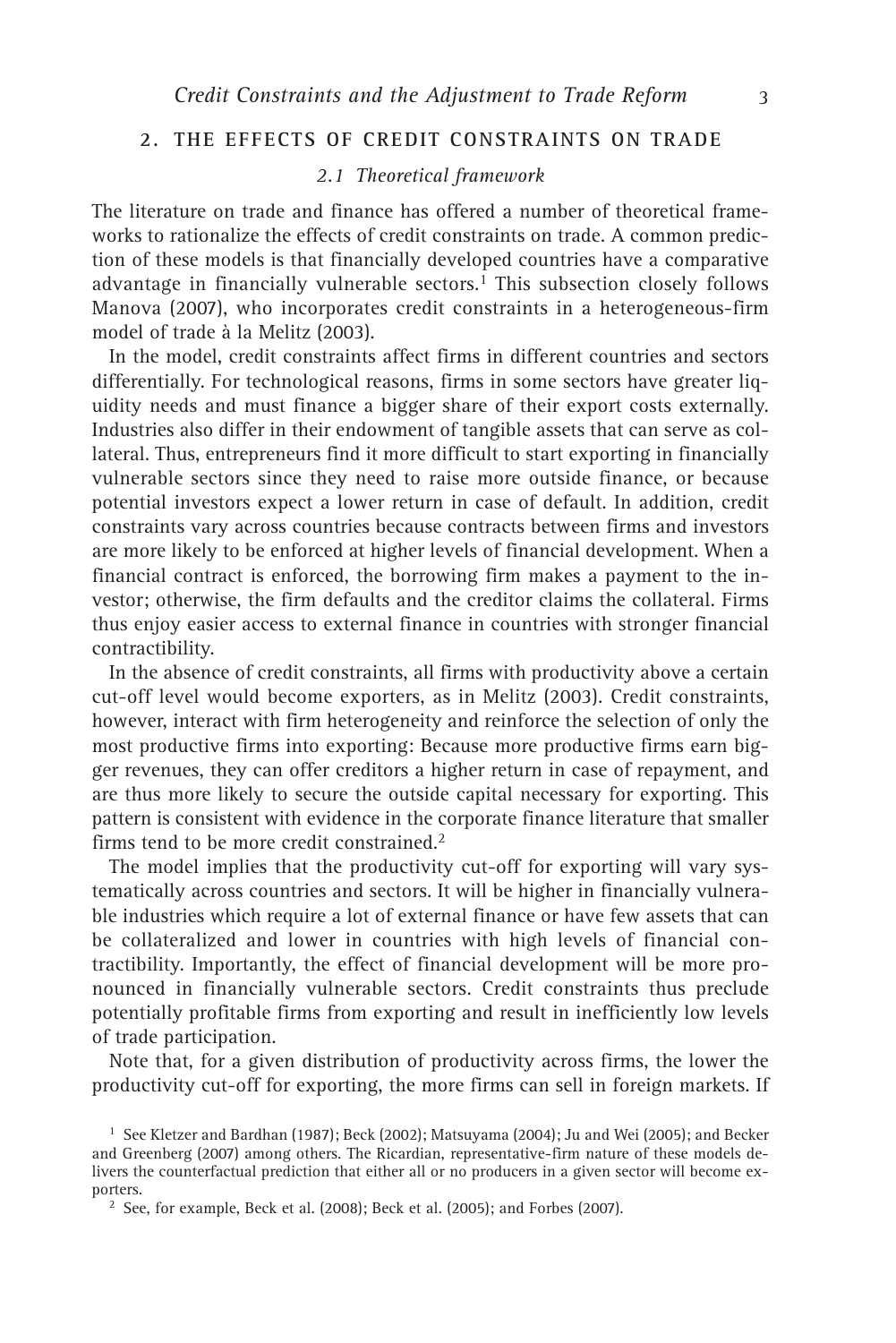the productivity cut-off for exporting to a particular destination is too high, no firms will be able to enter that market and there will be zero exports at the country level. Therefore, countries will be more likely to export to any given destination in a financially vulnerable sector if they are more financially developed. Given positive exports, in financially vulnerable sectors more firms will participate in trade when located in financially advanced economies. If firms produce differentiated goods, this will also be reflected in greater product variety in country exports.

When firms need to raise outside funds to finance their variable production and trade costs, credit constraints will affect not only firms' decision to export, but also their scale of operations. While the most productive (and least constrained) exporters will be able to trade at first-best levels, less productive firms will only be able to export if they ship lower volumes than would be optimal in the absence of financial frictions. Such firms are able to secure less outside credit than would be necessary to trade at first-best levels, and use it to support lower export quantities which entail lower variable costs. The extent of this distortion will vary systematically across countries and sectors. In particular, firms located in financially developed countries will be able to export greater volumes, especially if they are active in a financially vulnerable sector.

To summarize, credit constraints affect both the extensive (number of firms exporting; number of export destinations) and the intensive (firm-level exports) margin of trade. In the aggregate data, this will manifest itself in financially developed countries having a comparative advantage in financially vulnerable industries. Countries with strong financial contractibility will ship greater quantities of exports to more destinations, especially in sectors with high external finance dependence and sectors with few tangible assets.

This theoretical framework abstracts from sunk costs as well as cost or demand shocks associated with exporting. There is, however, evidence of hysteresis in countries' and firms' participation in international trade, which has been ascribed to substantial sunk costs of entry into foreign markets. At the same time, recent product- and firm-level studies find frequent exit and re-entry into exporting. This churning suggests that either sunk costs are not as large as previously believed, or shocks to profitability are very volatile.

A dynamic model with sunk costs, idiosyncratic shocks, and credit constraints remains a fruitful area for future research. *A priori*, easier access to external financing should help firms to cover their sunk costs and enter into exporting. The effects of credit constraints on firm survival and continued exporting in a given market, however, would likely be ambiguous. On the one hand, as Manova (2007) shows, firms in financially developed countries would be able to overcome cost shocks more easily and continue selling in a foreign market. On the other hand, greater availability of credit would reduce the option value of continuation since it would be easier to finance the sunk cost of entry, should the firm exit and decide to re-enter in the future. The net effect of financial frictions on firm dynamics could thus be theoretically ambiguous. Finally, a richer dynamic model of exporting would also allow credit-constrained firms to retain earnings and accumulate resources until they enter into exporting at the optimum time.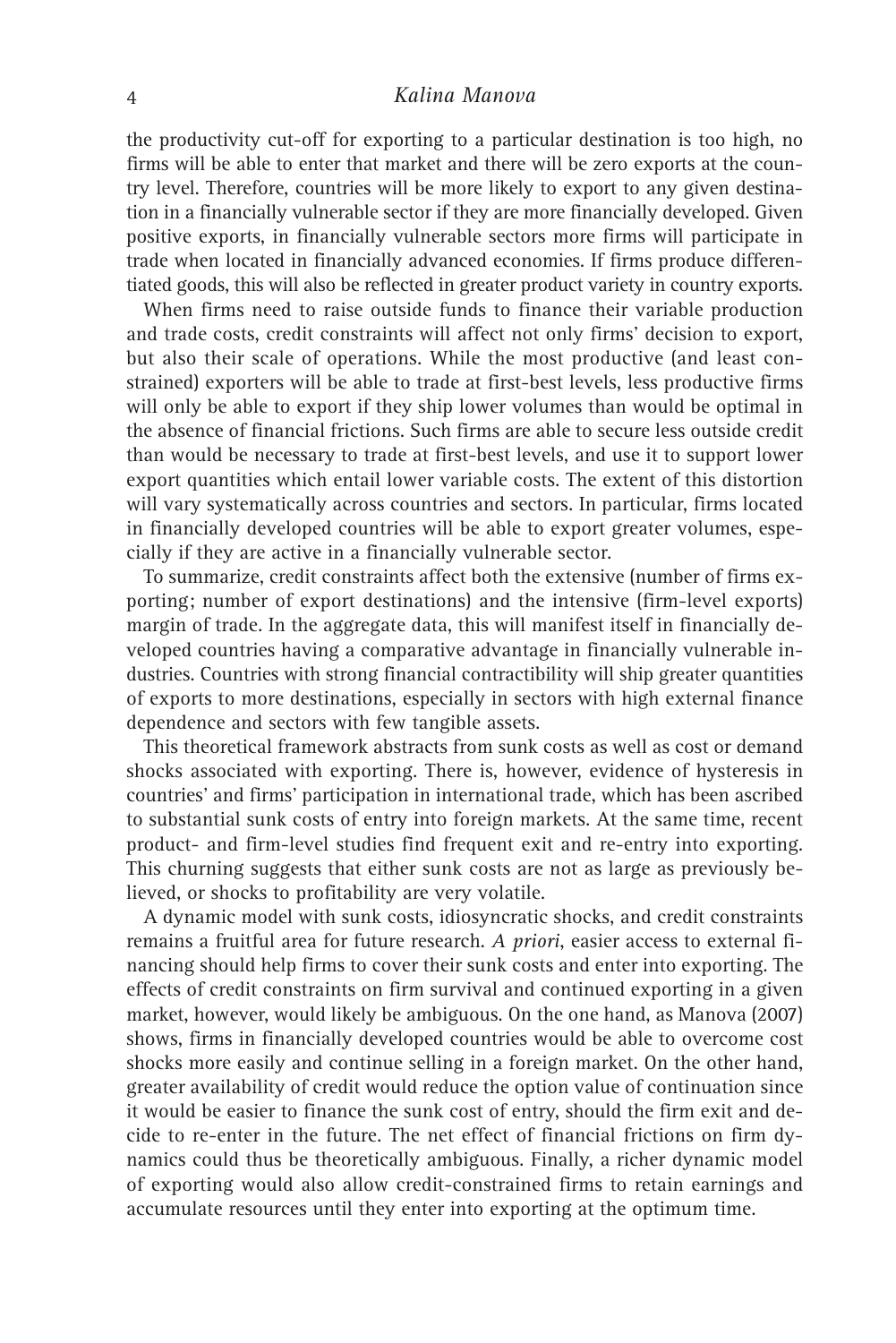#### *2.2 Country-level evidence*

There is by now strong and robust empirical evidence that credit constraints are an important determinant of global trade patterns. Most of this evidence comes from the analysis of country-level trade flows that exploits the variation in financial development across countries and the variation in financial vulnerability across sectors.<sup>3</sup> In particular, a number of studies have found that financially advanced economies export relatively more, especially in sectors with greater requirements for external capital, and sectors with few assets that can be collateralized (Beck, 2002; 2003; Svaleryd and Vlachos, 2005; Hur et al., 2006; Becker and Greenberg, 2007; Manova, 2007). Moreover, Manova (2007) shows that financial frictions have a sizeable effect on trade above and beyond their direct impact on domestic production. This is important given the results in the finance and growth literature that financially vulnerable sectors are larger and grow faster in financially developed countries. In the data, the distortion to domestic production is responsible for only 20 to 25 per cent of the total effect of credit constraints on trade.

A number of different indicators of financial development have been used in the literature. Two common proxies are stock market capitalization and the amount of credit extended by banks and other financial institutions to the private sector, both as a share of GDP. These outcome-based measures reflect the actual availability of external financing in a country, but they may be subject to certain endogeneity concerns. Reassuringly, authors frequently present robust results using institutional indices for accounting standards, creditor rights protection, and contract enforcement. These indices reflect the potential of an economy to maintain financial contracts, and capture the notion of financial contractibility in the theoretical framework above.

The empirical proxies for sectors' financial vulnerability also stay close to the model. External finance dependence is typically measured by the fraction of capital expenditures not financed with internal cash flows from operations. Asset tangibility is similarly defined as the share of net plant, property, and equipment in book value assets. Both variables are usually constructed from US firm-level data. Researchers point to the much larger variation in these measures across sectors than among firms in an industry as an argument that the indices capture technologically determined sector characteristics exogenous to individual firms. Empirically, all that is required for identification is that the relative rank ordering of industries be preserved across countries, even if the exact measures deviate from those for the United States.

Using these standard country and industry indicators, Manova (2007) has confirmed that credit constraints reduce countries' total exports by affecting all margins of trade. Financially developed countries are more likely to export to any given destination, and thus transact with more trade partners. Conditional on

<sup>3</sup> This approach was introduced in the finance and growth literature (see Rajan and Zingales, 1998 among others).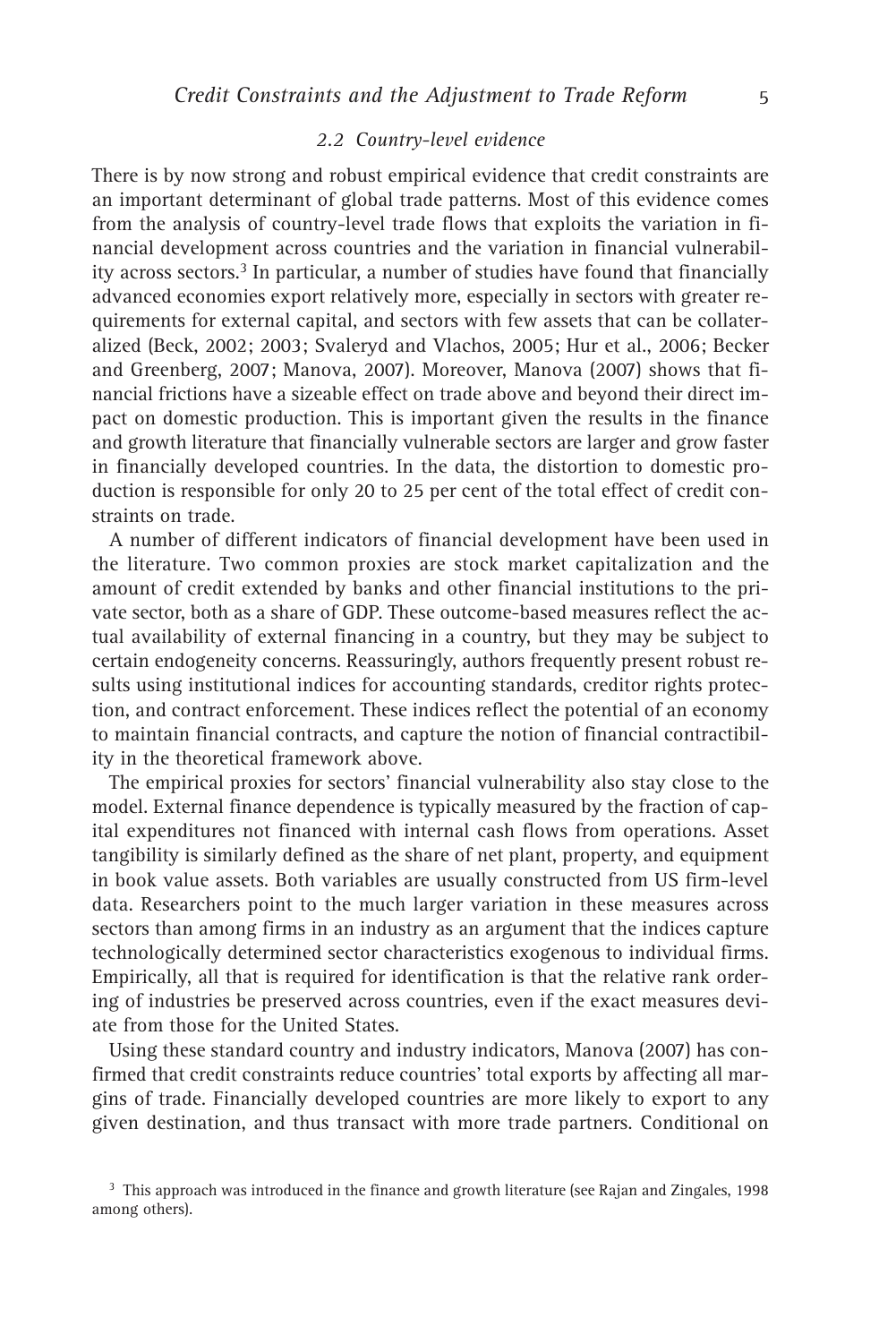entry into a given export market, financially advanced economies also export more to that country. All of these effects are more pronounced in financially vulnerable sectors. These results are consistent with the idea that firms incur trade costs in each market they enter and face credit constraints in their financing. Analyzing bilateral trade flows also provides more convincing evidence for the importance of external credit because it permits the inclusion of destination or destination sector-specific fixed effects which control for differences in demand and trade costs.

The effect of financial frictions on bilateral trade flows can be further decomposed into an extensive margin (number of exporting firms) and an intensive margin (firm-level exports). Ultimately, analyzing firms' participation in international trade will reveal the exact mechanism through which credit constraints affect exporting and allow more specific policy recommendations. In the absence of systematic firm-level data across countries and sectors, Manova (2007) examines the number of products that countries export as an imperfect proxy for the extensive margin of trade. She finds that financially advanced countries ship a broader range of goods to any given market, and this pattern is stronger in financially vulnerable sectors.

Manova (2007) also adopts the two-stage estimation procedure developed by Helpman et al. (2008). This approach exploits the information contained in the data on both zero and positive bilateral exports to infer what fraction of domestically active firms export to each destination. The results suggest that a third of the effect of financial development on trade values is attributable to firm selection into exporting, while two-thirds is due to reductions in firm-level exports. This indicates that firms face binding credit constraints in the financing of both fixed and variable export costs. By contrast, if firms required outside capital to cover only the fixed costs of trade, financial market imperfections would have distorted only the extensive margin of exports.

What is the economic magnitude of these effects? Recall that financial frictions both reduce countries' aggregate exports and alter their sectoral composition. Evaluating the former effect has been difficult because it requires the estimation of cross-country regressions of trade on a country-level measure of financial development. The high correlation between financial development and other country characteristics, however, presents a challenge for estimating the causal impact of credit constraints. On the other hand, using interaction terms makes it possible to establish causality by showing that financial development has a differential effect on trade flows across sectors.

Comparative statics based on this difference-in-difference approach indicate that the effect of credit constraints is substantial and comparable to that of traditional sources of comparative advantage, such as cross-country differences in factor endowments. For example, if the Philippines, a country at the first quartile in the distribution of financial development, were to improve to the level of the third quartile (Italy), the Philippines could increase its textile exports (highly dependent on external finance, third quartile) by 19 percentage points more than its mineral products exports (intensive in internal funding, first quartile). Similarly, exports of low tangibility sectors (other chemicals, first quartile) would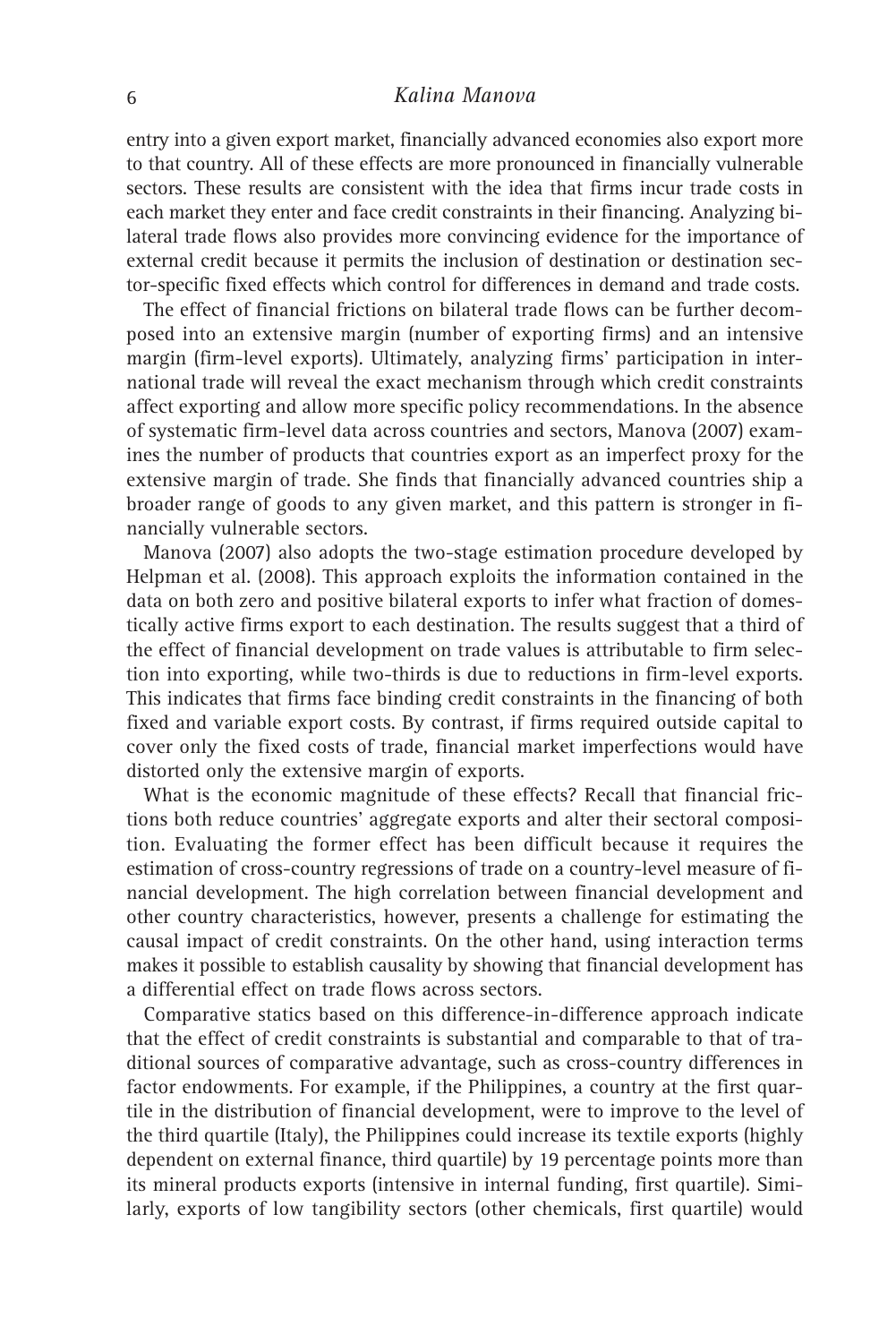grow 17 percentage points faster relative to sectors with harder assets (wood products, third quartile). These effects are equally important for the extensive and intensive margins of trade. A one standard-deviation increase in financial development, for example, would raise export product variety by 10 percentage points more in a financially vulnerable sector (third quartile) relative to a less dependent industry (first quartile).4

In this context, Chor (2009) develops a methodology for quantifying the importance of different sources of comparative advantage for country welfare. He estimates mean welfare losses of −2.1 per cent if cross-country differences in financial development were not allowed to generate comparative advantage and gains from trade. By comparison, the corresponding numbers for physical and human capital are −2.8 per cent and −3.1 per cent, respectively. While these calculations do not reflect the welfare loss from the overall reduction in trade due to credit constraints, but capture only the resulting distortions to the sectoral composition of countries' exports, they do suggest far from negligible effects.

In addition, Manova (2007) shows that credit constraints affect not only the number of a country's trade partners, but also their characteristics. An implication of the theoretical model in Section 2.1 is that export markets can be ranked by their profitability, which increases with market size and falls with transportation costs (distance). To maximize export profits, firms will therefore first export to the most profitable destination and enter additional markets in decreasing order of profitability, until they hit their credit constraint. This pattern is also predicted to hold in the aggregate data. Indeed, results suggest that the size of the largest export destination does not vary systematically across exporting countries and sectors. In other words, all countries export to the biggest markets in the world, such as the United States, Germany, and Japan. On the other hand, the smallest destination that financially advanced economies trade with has lower GDP, and this pattern is particularly pronounced for financially vulnerable sectors.

The welfare implications of this pecking order of trade have yet to be examined. If economies experience unsynchronized business cycles, exporting to more markets may provide hedging opportunities and smooth firms' export profits over time. Understanding the importance of credit constraints in this context is a topic for future research.

Finally, Manova (2007) examines the effects of credit constraints on countries' export dynamics. Over time, countries are more likely to continue exporting a given product to a specific trade partner if they are more financially developed. This effect is more pronounced for goods in sectors with greater reliance on external finance or fewer tangible assets. These results indicate that credit constraints matter in the presence of stochastic costs or other disturbances to export profitability, and are an important determinant of export dynamics. Further research could explore whether, in addition to stimulating overall trade flows, financial development improves aggregate welfare by reducing product churning and the volatility of exports.

<sup>4</sup> Comparative statics from Manova (2007)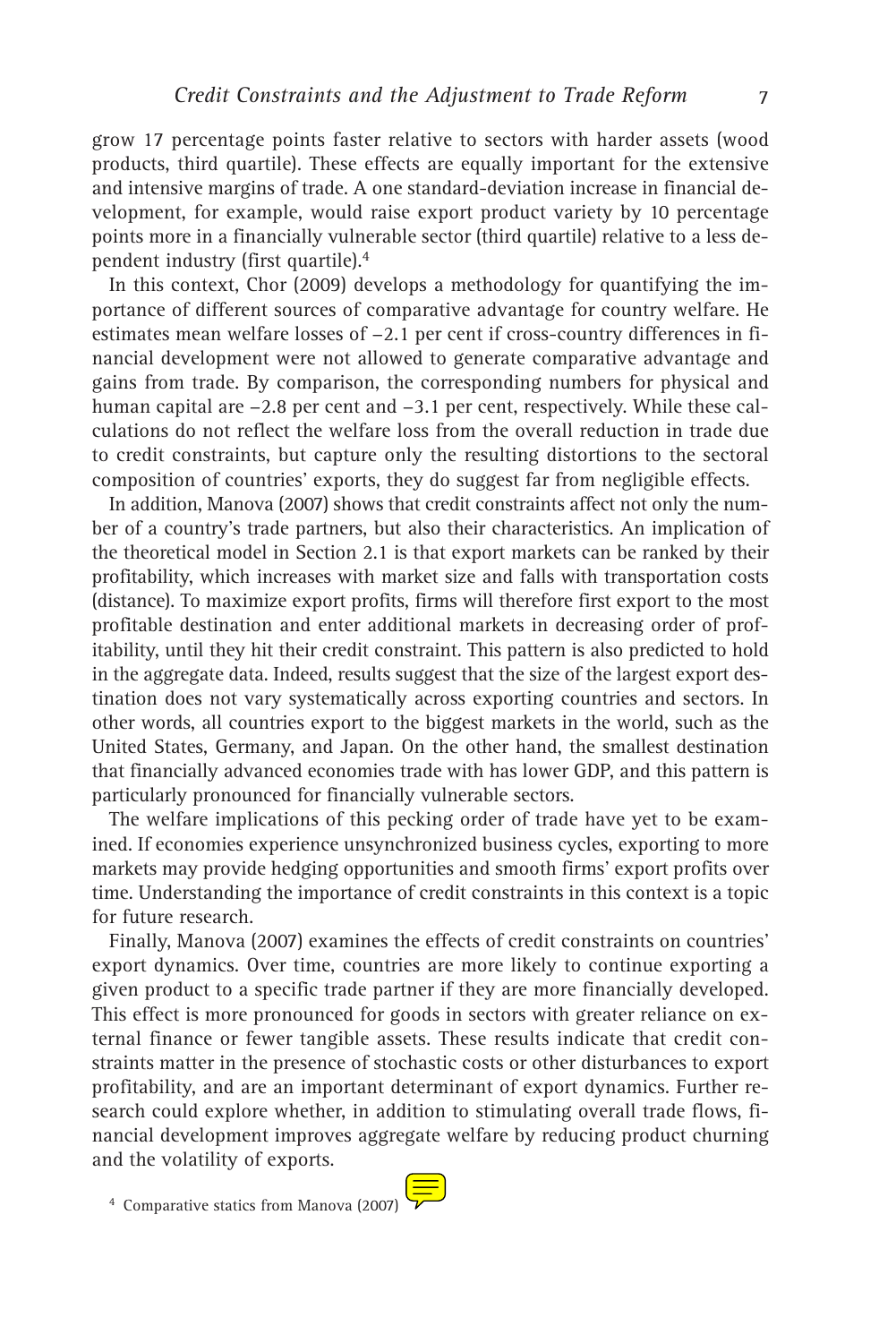### *2.3 Firm-level evidence*

A few recent studies have used firm data to provide micro-level evidence for the importance of credit constraints in trade. These studies shed more light on the ways in which financial frictions restrict firms' export participation, and indicate that firm-level analysis is a prominent avenue for future research.

Muûls (2008) exploits firm data for Belgium, which provides information on both bilateral exports and firms' access to external financing. In particular, she uses an annual firm indicator of credit worthiness developed by a large French credit insurance company, Coface International. The Coface score is based on firm size, profitability, leverage, and liquidity, as well as industry and macroeconomic characteristics. While this score is not directly affected by firm export behavior, it is clearly endogenous to a firm's overall performance. Thus, the results capture the correlation between firm credit constraints and exporting instead of a causal effect, although the regression analysis conditions on firm size and productivity.

Muûls (2008) finds that liquidity-constrained firms are less likely to become exporters and export to fewer destinations. Conditional on participating in international trade, firms also earn greater export revenues and export more products when they have easier access to financing. Finally, less constrained firms go further down the pecking order of destinations, and the size of the smallest market they enter is systematically lower. These results are consistent with the theoretical framework above and with the idea that firms require external funds to overcome both fixed and variable costs of exporting. They also speak to the growing literature on multi-product firms. In fact, the model in Section 2.1 could be extended to firms that manage multiple product lines with varying profitability. Firms would then also follow a pecking order of products and add new goods to their export mix until they exhaust their available credit.

Berman and Héricourt (2010) find similar results using data for 5,000 firms in nine developing and emerging economies. They examine three proxies for the extent to which firms face financial constraints: the ratio of total assets to total debt, the ratio of cash flows to total assets, and the share of tangible assets in total assets. The most robust result is that credit-constrained firms are less likely to become exporters, even controlling for firm size and productivity. While less consistent across specifications, there is also some evidence that, conditional on exporting, liquidity-strapped firms ship lower values and are more likely to stop exporting from one year to the next. These findings suggest that overcoming the sunk costs of trade may be the greatest challenge credit-constrained firms face. By contrast, the recurrent fixed and variable costs of trade appear to cause smaller distortions.

A challenge for these firm-level studies is obtaining firm measures of financial constraints that are exogenous to the exporting decision. One concern is that banks may be more willing to provide loans and trade credit to firms which export, because exporting is associated with a higher revenue stream and signals high levels of unobserved firm productivity. Indeed, Greenaway et al. (2007) find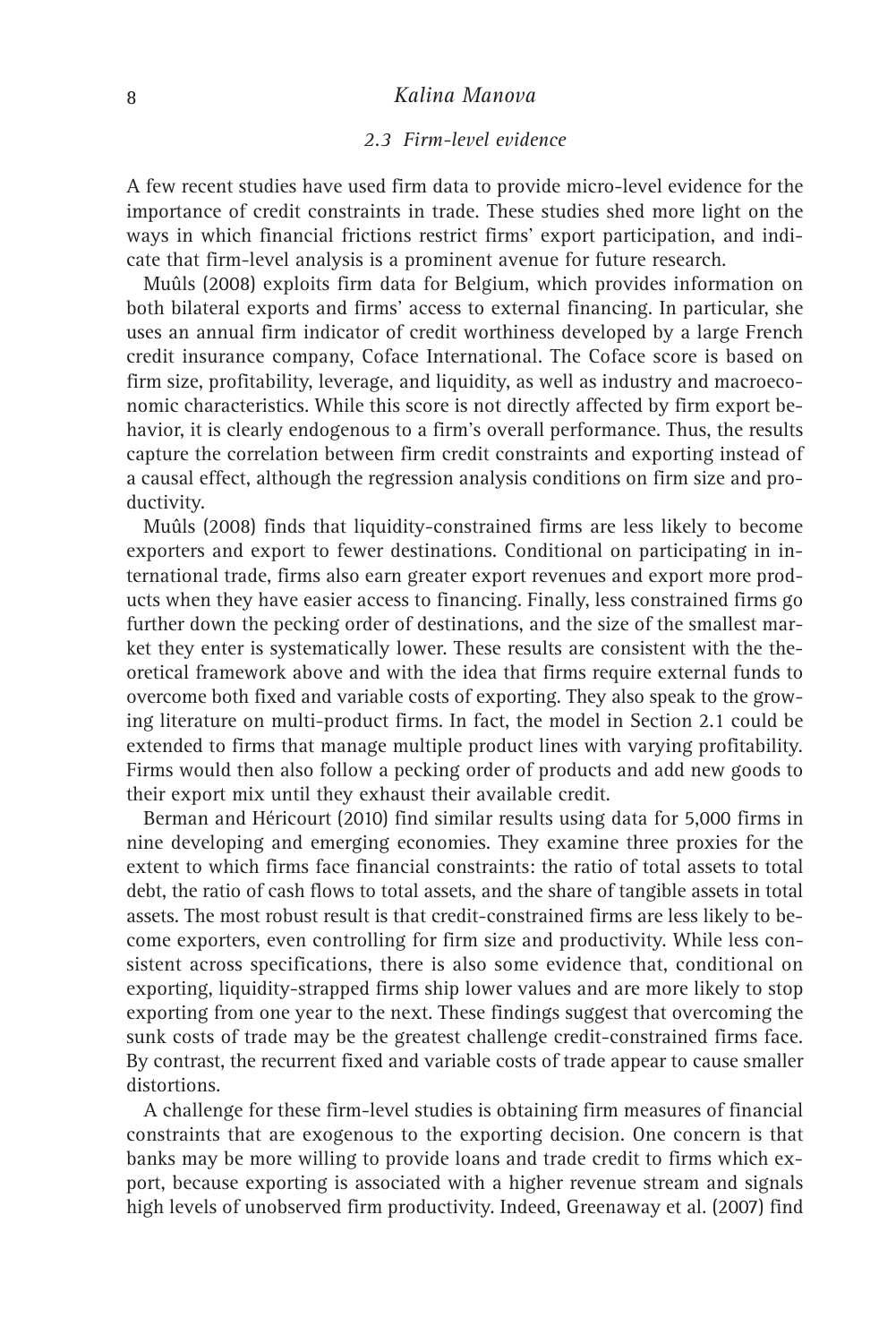that the financial health of UK firms improves after they start exporting. At the time of entry into exporting, however, future exporters do not appear to be financially healthier than firms serving only the domestic market. By contrast, the two studies described above show that lagged credit constraints affect current firm export participation.

Further work is needed to understand the interdependencies between financial frictions and trade at the firm level better, and will likely require analyzing firms' export dynamics with panel data. Alternatively, one could examine the causal effect of credit constraints on firm export performance by exploring the variation in financial vulnerability across sectors, or by exploiting shocks to the availability of external finance that have a differential impact across firms  $\equiv$ 

Berman and Héricourt (2008) go in this direction and show that country financial development may have a differential effect across firms. In particular, it allows the most productive of the financially constrained firms to become exporters. This speaks to the allocative efficiency of well-functioning financial markets and the distributional effects of policies aimed at improving the availability of external finance. While this topic warrants further research, addressing it will require firm measures of credit constraints that are exogenous to the export decision.

## **3. THE ROLE OF FOREIGN FINANCIAL FLOWS**

Most of the literature on trade and finance has focused on the effects of countries' domestic financial development on their export performance. This interest is motivated by the importance of local bank financing for most firms. Companies, however, may also use alternative sources of funding to meet their liquidity needs. Indeed, recent evidence suggests that foreign portfolio and direct investments alleviate firms' credit constraints and stimulate trade flows. These findings not only provide further confirmation for the effects of credit constraints on trade, but also indicate the potential for financially underdeveloped economies to improve their export performance by liberalizing their capital account.

Manova (2008) explores the effects of equity market liberalizations, and finds that they increase countries' exports disproportionately more in sectors intensive in external finance and intangible assets. These results are not driven by crosscountry differences in factor endowments, and are independent of simultaneous trade policy reforms. They suggest that pre-liberalization, trade was restricted by financial constraints, which foreign portfolio investments relaxed to a certain degree. Conceptually, equity market reform should result in resources flowing from capital-abundant developed countries, where expected returns are low, to capital-scarce emerging countries, where expected returns are high. Opening stock markets has indeed been shown to reduce the cost of capital in liberalizing economies, increase investment and output, and promote an efficient resource allocation. The new evidence indicates that it also boosts trade flows.

The effects of equity market reform on trade appear highly economically significant. Within three years, a liberalizing country's exports of financially vul-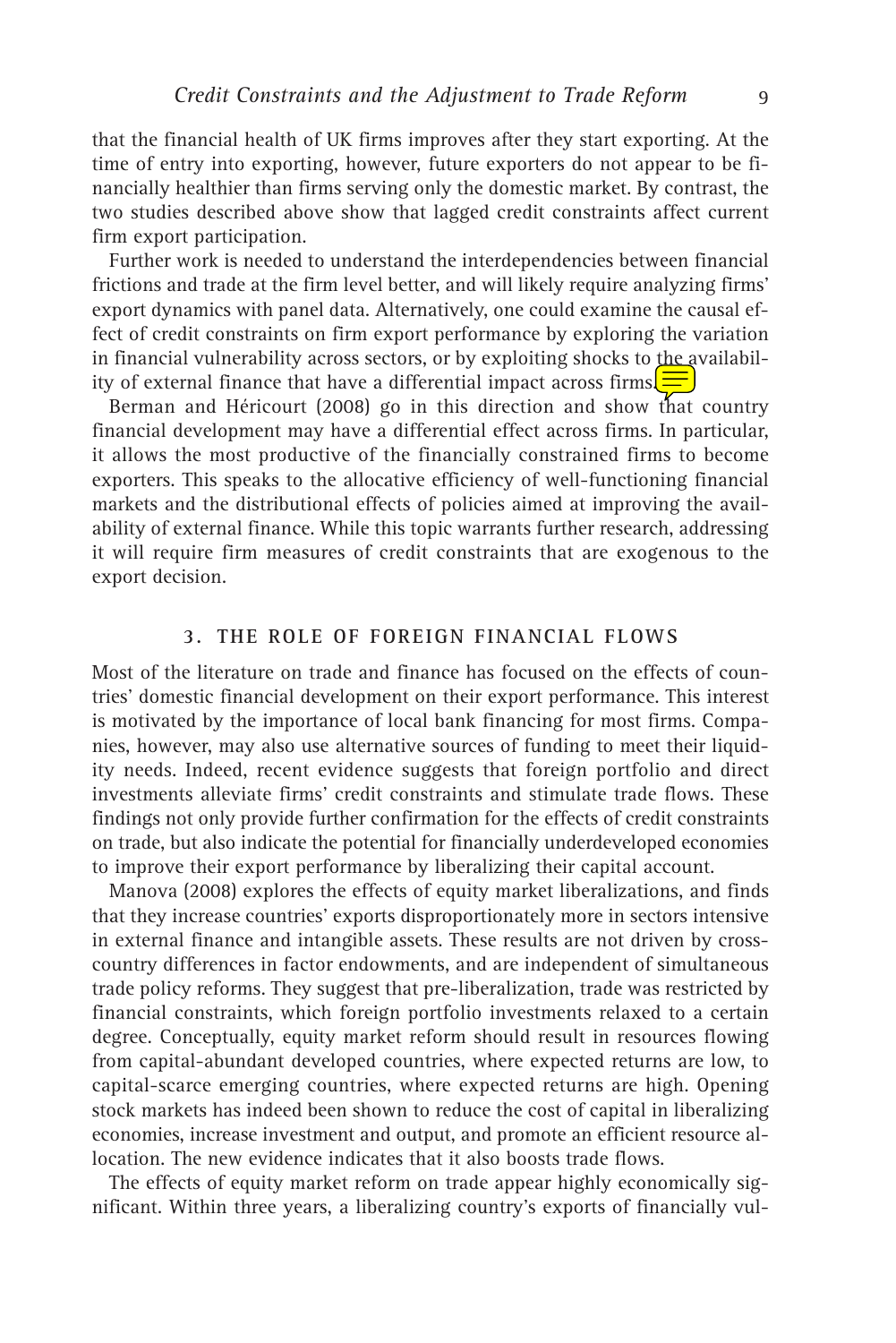nerable sectors (75th percentile) increase 13 to 17 percentage points faster than exports of less financially dependent sectors (25th percentile). These results are comparable to a 20 to 40 per cent improvement in domestic financial development, as measured by private credit or equity market capitalization.

Manova (2008) also explores how the effects of financial liberalization vary with the size and activity of the domestic stock market. Conceptually, countries with a well functioning capital market may benefit more from allowing foreign flows, since they already have the financial infrastructure in place to allocate new resources. At the same time, financially underdeveloped countries stand to gain the most at the margin. In the data, equity liberalizations boost exports more in economies with less active stock markets prior to reform, as measured by initial market turnover or value traded as a share of GDP. This suggests that foreign portfolio flows may compensate for a weak domestic financial system.<sup>5</sup>

In addition to international equity flows, foreign direct investment (FDI) may also channel resources into countries with underdeveloped capital markets and help alleviate firms' credit constraints. The literature on the operations of multinational companies (MNCs) has found that foreign affiliates raise finance in the host country when possible. When that financing is not sufficient, however, subsidiaries receive additional funds from their parent company. For this reason, MNC affiliates enjoy easier access to external capital than domestic firms in the same host country.

Indeed, Manova, et al. (2009) show that foreign-owned firms and joint ventures in China have superior export performance relative to private domestic companies. Moreover, this advantage is especially pronounced in financially vulnerable sectors which require more external finance, have few assets that can be collateralized, or rely more on trade credit. This holds for all export margins at the firm level: total exports, number of export destinations, bilateral exports, number of exported products, and number of products exported to a specific market. These results suggest that firms face credit constraints in the financing of destination-product-specific fixed and variable costs. They also provide micro-level evidence that foreign ownership affects firm export performance by relaxing credit constraints. Finally, they suggest that financial considerations shape the spatial and sectoral composition of MNC activity.<sup>6</sup>

The policy implications of these results are clear: Financially underdeveloped countries may be able to improve firms' access to external credit by relaxing restrictions on foreign portfolio and direct investment. The fact that domestic financial development remains an empirically important determinant of global

<sup>&</sup>lt;sup>5</sup> The effects of equity market reform do not appear to vary across countries with different stock market capitalization or private credit as a share of GDP. This is consistent with the idea that active stock markets redistribute resources, and suggests that market activity may be a better indicator of an economy's potential to provide external financing than market size.

<sup>6</sup> See Antras et al. (2009) for a model of multinational activity with relationship-specific investments by local affiliates who face credit constraints. MNCs emerge in equilibrium to monitor the local affiliates and incentivize local investors to finance their investment. The parent company may also partly fund its affiliates.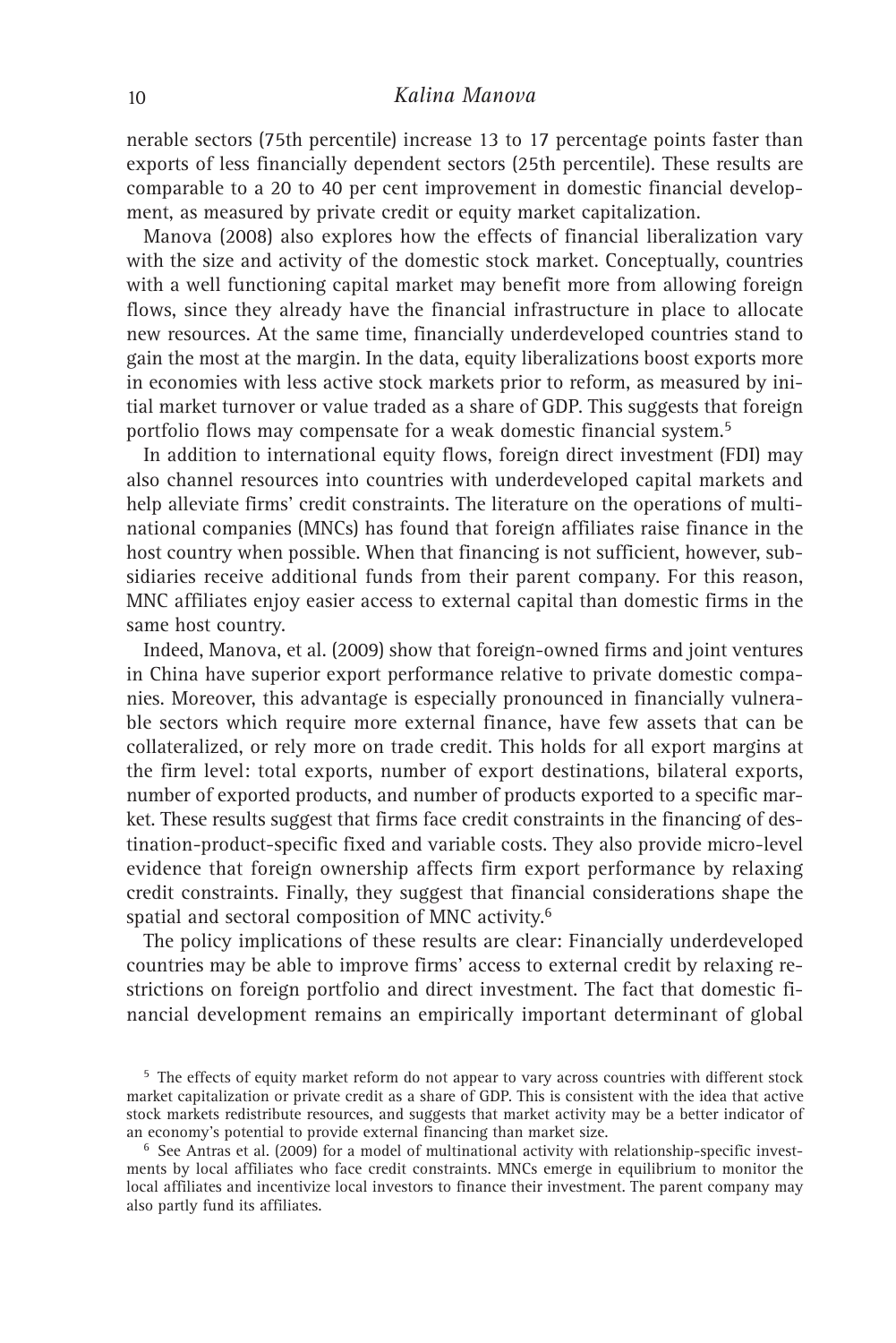trade patterns suggests that international financial flows do not (yet) fully compensate for it. Whether they may do so in the absence of any restrictions on foreign investment remains a topic for future research. In particular, it would be important to establish if the same firms that have easier access to domestic financing are also favored by foreign investors.

Note that the dis $\equiv$ tional consequences of FDI policy depend on the relative prevalence of **green tield** investment and foreign mergers and acquisitions. While both modes may bring new capital into a financially underdeveloped economy, mergers and acquisitions  $(MHA)$  would benefit some existing host firms, possibly at the expense of others. By contrast,  $G$ reb $\overline{H}$ eld FDI would have no direct effect on domestic enterprises but may worsen their credit constraints by increasing competition in the local credit or final goods market. Further research is needed to evaluate the aggregate and distributional implications of capital account reforms for domestic firms' export performance.

# **4. CREDIT CONSTRAINTS AND THE ADJUSTMENT TO TRADE REFORM**

### *4.1 Towards informed priors*

The existing literature offers no direct evidence on the role of credit constraints in the adjustment process to trade reform. Ideally, this question would be explored with panel data on firms' export performance for a country that underwent a trade liberalization episode. This approach would be valid even if the liberalization were anticipated, although in that case the effects of financial frictions may be underestimated if firms responded in advance of the reform date. In the absence of direct evidence from trade policy changes, this section provides informed priors based on the results and intuition developed in the trade and finance literature.

When credit constraints are immaterial, a country would increase its aggregate exports if its trade partners removed or relaxed their import restrictions. This may result from more firms being able to export as well as existing exporters expanding their foreign sales. The latter effect can be further decomposed into two components: the number of products firms export and the value of exports per product. Finally, exports may increase faster in some sectors than others, and may even decrease in the country's comparative disadvantage industries.

When firms require external finance to fund their export activities, credit constraints would likely affect all of these margins of adjustment to trade reform. Continuing exporters would not be able to expand exports as quickly or introduce as many new product lines because of the associated fixed and variable costs of production and trade. It would also be more difficult for new firms to begin exporting or for surviving exporters to enter new markets because such expansion would require substantial sunk costs. All of these distortions would be larger at lower levels of financial development and in financially vulnerable sectors that need more outside capital or have few assets that may be collateralized.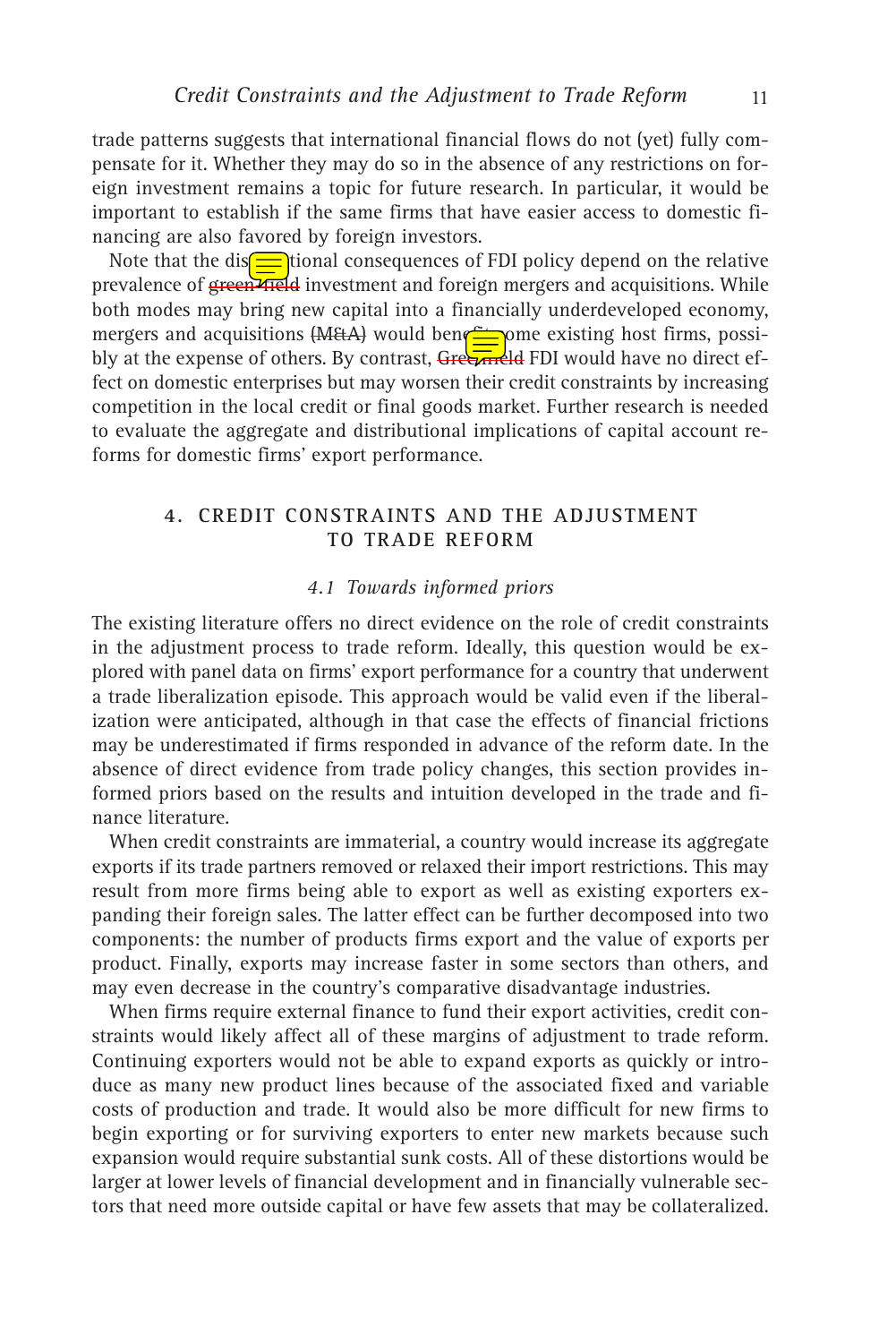One goal for future work should be to establish the magnitude and welfare implications of these distortions.

It is likely that any short-run response to trade liberalization would result from adjustments on the intensive margin, while the extensive margin would react with a lag. Experienced exporters should find it relatively easier to finance the variable costs of expanding exports of already traded products to tested export destinations. By contrast, introducing new products and entering new markets would entail additional fixed and sunk costs, which should be more difficult to fund. This matters because a delayed extensive-margin response to trade reform may be more costly than slower adjustment on the intensive margin, even holding the level of aggregate exports fixed. There is in fact evidence that, in response to trade liberalization, the reallocations across firms within an industry and across products within a firm are as important for aggregate productivity and welfare gains as reallocations across sectors.

A related concern is that financially underdeveloped countries not only have less external credit available, but also tend to allocate these funds less efficiently. In the framework of Section 2.1, more productive firms are less credit-constrained because they are better positioned to incentivize investors and raise outside capital. In practice, firm productivity is imperfectly observed and poor financial contractibility is often associated with corruption and nepotism. These two forces may magnify the distortions caused by financial frictions in the adjustment to trade reform. If resources are sub-optimally directed towards firms with lower export potential, this will further reduce both the extensive and the intensive margins of trade.

The discussion so far ignores the fact that firms may invest in better technology to improve their productivity and export performance. Similarly, there may be market-specific quality standards which firms need to meet, or firms may choose to increase product quality to enhance their competitiveness. Such technological and quality upgrading is associated with sizeable sunk costs, which credit-constrained firms may not be able to incur. These aspects of the export decision and their welfare implications have yet to be explored in the trade and finance literature.

Another avenue for future research concerns the role of retailers and wholesalers. When liquidity-constrained firms are unable to export directly to a foreign market, they may use the services of an intermediary who specializes in international trade, without enga $\equiv$  in manufacturing. These intermediaries likely have lower sunk and fixed costyor exporting because they can rely on established distribution networks. Moreover, trading companies may have easier access to external financing from domestic and foreign banks, as well as to trade credit from similar wholesalers in other countries with whom they have a standing trading relationship. This suggests that the (endogenous) presence of wholesalers could partially alleviate the distortions caused by credit constraints.

What about the effects of trade reform on a liberalizing country with underdeveloped financial markets? Heterogeneous-firm models predict that the least efficient domestic producers would exit because of increased foreign competition in the local market. While more productive firms would survive, they would face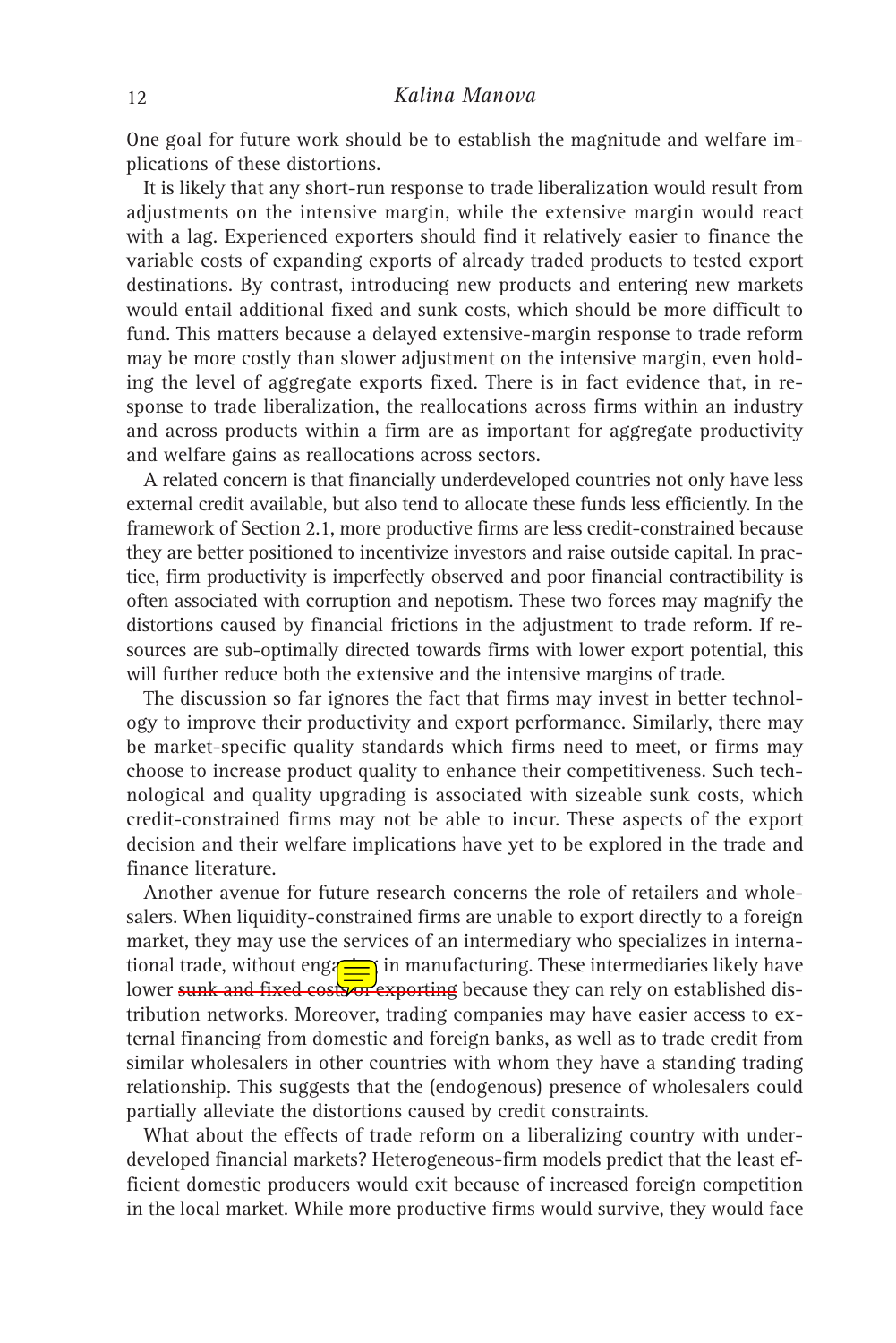lower demand and reduce output. Credit frictions should be irrelevant for firm exit since they constrain only expansion, but not downsizing. If the adjustment on the extensive margin increases the availability of external financing for surviving companies, they may in fact be able to expand production. In addition, if the liberalizing economy has strong financial contractibility, surviving firms may be able to invest in better or higher quality technology that makes them more competitive. Lastly, the removal of import restrictions may give final-good producers access to cheaper imported intermediate inputs. This could lower their production costs, and stimulate their domestic sales and foreign exports.

## *4.2 Relevant empirical evidence*

Although no study has specifically examined the role of credit constraints in the adjustment to trade reform, a few papers offer some indirect evidence.

While Manova (2008) focuses on the effects of equity market liberalization on exports, she also confirms their robustness to controlling for trade reforms using the Wacziarg and Welch (2003) binary indicator.<sup>7</sup> These sensitivity checks indicate that when countries reduce trade barriers, their exports rise relatively more in financially vulnerable sectors. This highlights a parallel between trade and financial liberalization: While trade reforms reduce trade costs for a given level of financial frictions, equity market reforms relax credit constraints for a given level of trade costs. In either case, the sectors that benefit most are those intensive in external finance or intangible assets, where credit constraints are more acute. Moreover, it appears that opening stock markets has a greater impact when trade policy is more restrictive. Since the proxy for trade openness is extremely rough, however, these results are only suggestive.

A few studies have also argued that credit constraints restrict firms' and countries' ability to respond to export opportunities arising from exchange rate depreciations. Becker and Greenberg (2007), for example, find that in financially advanced countries total exports are more sensitive to exchange rate movements than in countries at lower levels of financial development. Berman and Berthou (2009) provide similar evidence, and show that these effects are more pronounced in sectors which require more external finance. Desai et al. (2008) instead explore the advantage that foreign affiliates have over domestic firms because the former can access internal financing from the parent company. They confirm that the affiliates of US multinationals abroad increase sales, assets, and investment significantly more than local firms during and immediately after sharp depreciations. Unfortunately, data limitations do not allow the authors to directly examine how firm exports respond to currency crises. Further work on the adjustment to exchange rate fluctuations could shed more light on the importance of financial frictions for the response to trade reforms.

 $7$  A country is labeled effectively closed to trade if average tariff rates are at least 40 per cent; nontariff barriers cover at least 40 per cent of trade; a black market exchange rate exists and is on average depreciated at least 20 per cent relative to the official exchange rate; the state holds a monopoly on major exports; or there is a socialist economic system.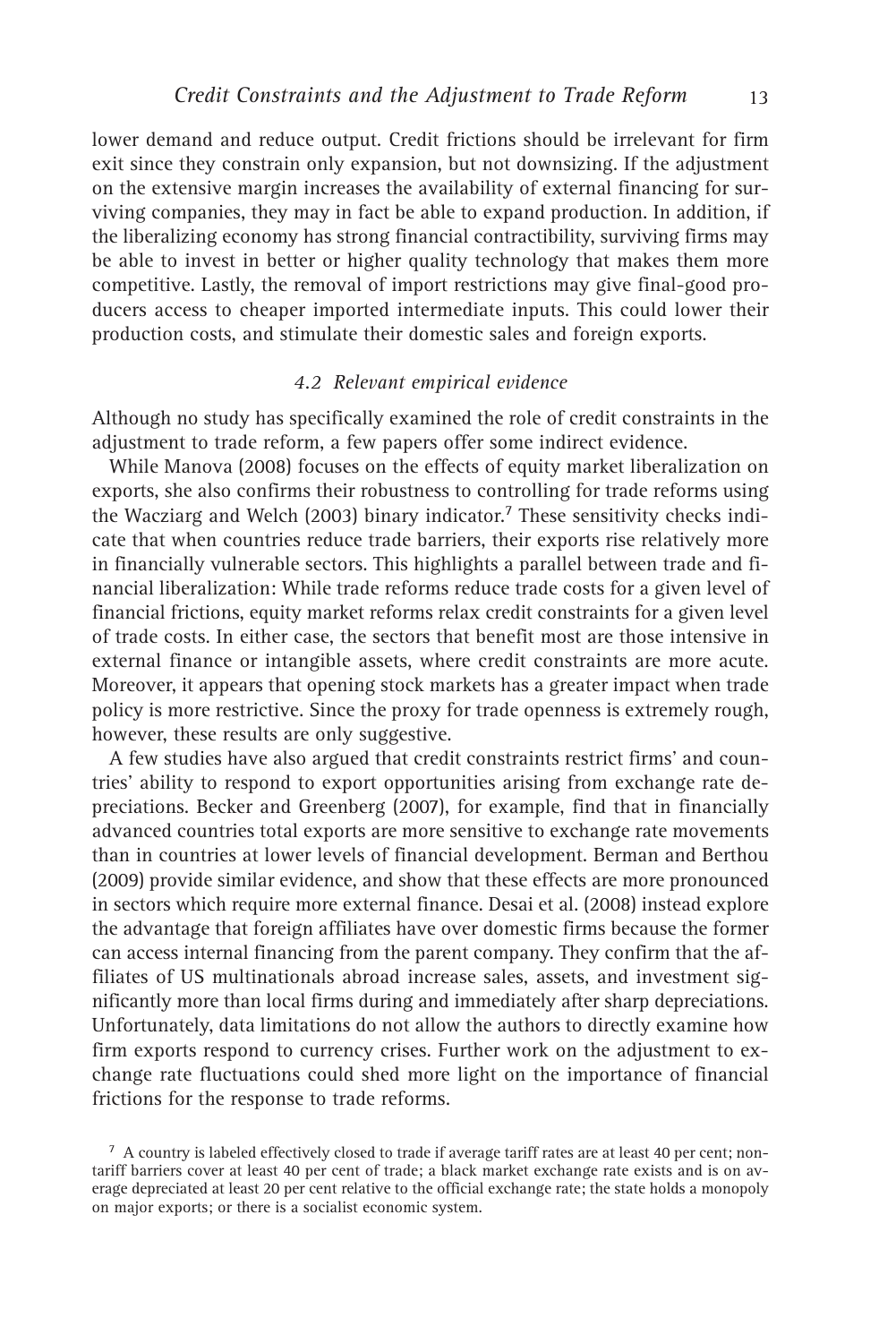## **5. CONCLUSION**

Credit constraints and underdeveloped financial institutions have been shown to affect aggregate trade flows and to restrict firms' participation in international trade. This suggests that financial frictions would likely also play an important role in firms', sectors' and countries' adjustment to trade reform. Future research is needed to understand these effects and to establish their consequences for aggregate welfare.8

The results and intuition presented in this paper indicate that the gains from trade liberalization may be larger at higher levels of financial development. This implies that countries would respond more to export opportunities resulting from falling trade barriers if they strengthened their domestic financial institutions and liberalized their equity markets and FDI policies. Trade flows may also be stimulated by government-provided subsidized loans and trade credit to exporting firms. Similarly, countries relaxing their own import restrictions might alleviate the effects of increased competition on local producers by pursuing financial sector reforms and facilitating credit access. In either case, the sooner the availability of external financing improves, the faster the response of aggregate trade and output would likely be, and the smoother the transition. While intuitive and appealing, these policy prescriptions remain tentative and their confirmation requires further research.

**Kalina Manova** is an Assistant Professor in the Stanford Department of Economics.

#### **BIBLIOGRAPHY**

- $\hat{\mathbf{r}}$ às, P, Desai, M and F Foley (2009). Multinational Firms, FDI Flows and Imperfect Capital Markets. Quarterly Journal of Economics 124(3):.1171–1219.
- Beck, T 2003. Financial Dependence and International Trade. *Review of International Economics* 11, 296–316
- Beck, T 2002. Financial Development and International Trade. Is There a Link? *Journal of International Economics* 57, 107–31.
- Beck, T, Demirgüç-Kunt, A, Laeven, L and R Levine 2008. Finance, Firm Size, and Growth. *Journal of Money, Banking, and Finance* 40(7), 1371–405
- Beck, T, Demirgüç-Kunt, A and V Maksimovic 2005. Financial and Legal Constraints to Firm Growth: Does Size Matter? *Journal of Finance* 60 (1), 137–77
- Becker, B and D Greenberg 2007. Financial Development, Fixed Costs and International Trade. *Harvard Business School mimeo*
- Berman, N and A Berthou 2009. Financial Market Imperfections and the Impact of Exchange Rate Movements on Exports. *Review of International Economics* 17(1), 103–20
- Berman, N and J Héricourt (2010). Financial Factors and the Margins of Trade: Evidence from Cross-Country Firm-Level Data. *Journal of Development Economics* (forthcoming).

<sup>8</sup> Do and Levchenko (2007) have suggested that financial markets may in fact develop endogenously in response to trade openness.